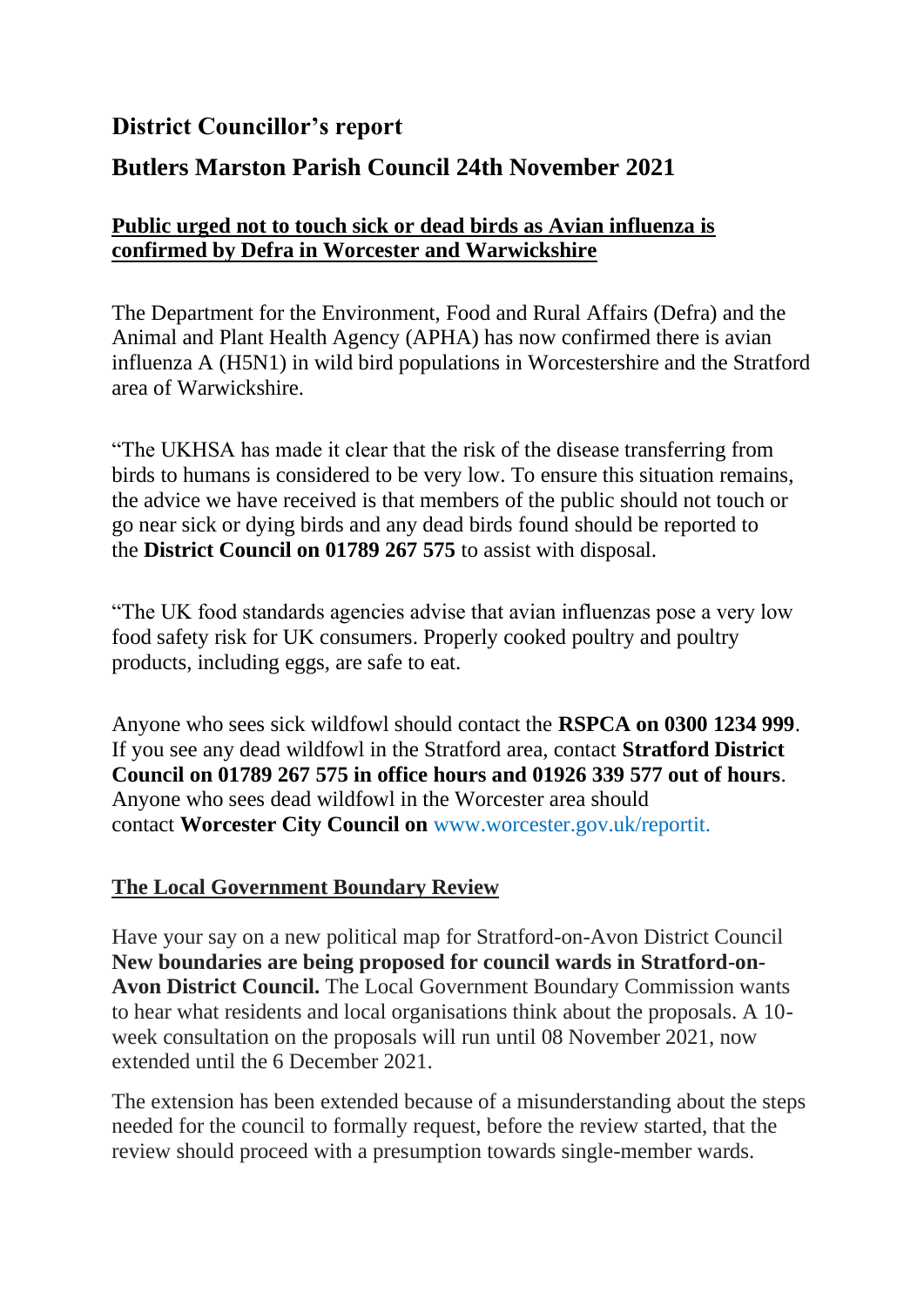The Commission has published proposals for changes to Stratford-on-Avon. It is proposing that there should be 35 wards, one fewer than there currently are, and one or two councillors per ward. Most boundaries will change, two will remain the same.

The Commission has a dedicated section on its website where people can see the detail of the proposals and comment on the names of wards and their **boundaries** 

[Local Government Boundary Commission for England Consultation Portal](https://consultation.lgbce.org.uk/node/24993)  [\(lgbce.org.uk\)](https://consultation.lgbce.org.uk/node/24993)

People can also give their views by e-mail at [reviews@lgbce.org.uk](mailto:reviews@lgbce.org.uk) and by post:

Details of the Council's Submission can be viewed at: [Submission Document](https://www.stratford.gov.uk/doc/210148/name/Council%20Size%20Submission%20Document%20Final.pdf)

### **Climate Change**

The ambitions paper was reviewed by OSC on 27 October and was put before Cabinet on 1 November for approval.

We can make a difference in simple ways - recycle more, don't waste food, reduce what goes to landfill by putting waste in the correct bin, don't leave the tap running whilst brushing your teeth, walk to the local shop (if you have one) rather than using the car, use reusable drinks bottles, not single use ones which invariably end up in the wrong waste stream. These are simple steps that all residents can take without impacting greatly on their normal way of life.

SDC has contributed video and photos to the LGA stand at COP 26 to show what has been done. SDC is showcasing the electric bike scheme.

### **Merger between Stratford District Council and Warwick District Council**

As we know, Stratford-on-Avon and Warwick District Councils are considering a proposal to merge, creating a new District Council covering the whole of South Warwickshire (the areas currently covered by Stratford-on-Avon and Warwick District Councils). The public consultation on the plans to create a South Warwickshire Council has now finished. This is an extremely important consultation that relates to the future of both Stratford-on-Avon and Warwick District Councils. This will be debated at the next Full Council Meeting on 13<sup>th</sup> November. The findings from the consultation will be considered, along with any other evidence, at a meeting of the councils on 13 December 2021. A decision will be taken as to whether they want to formally ask government to allow the councils to merge.